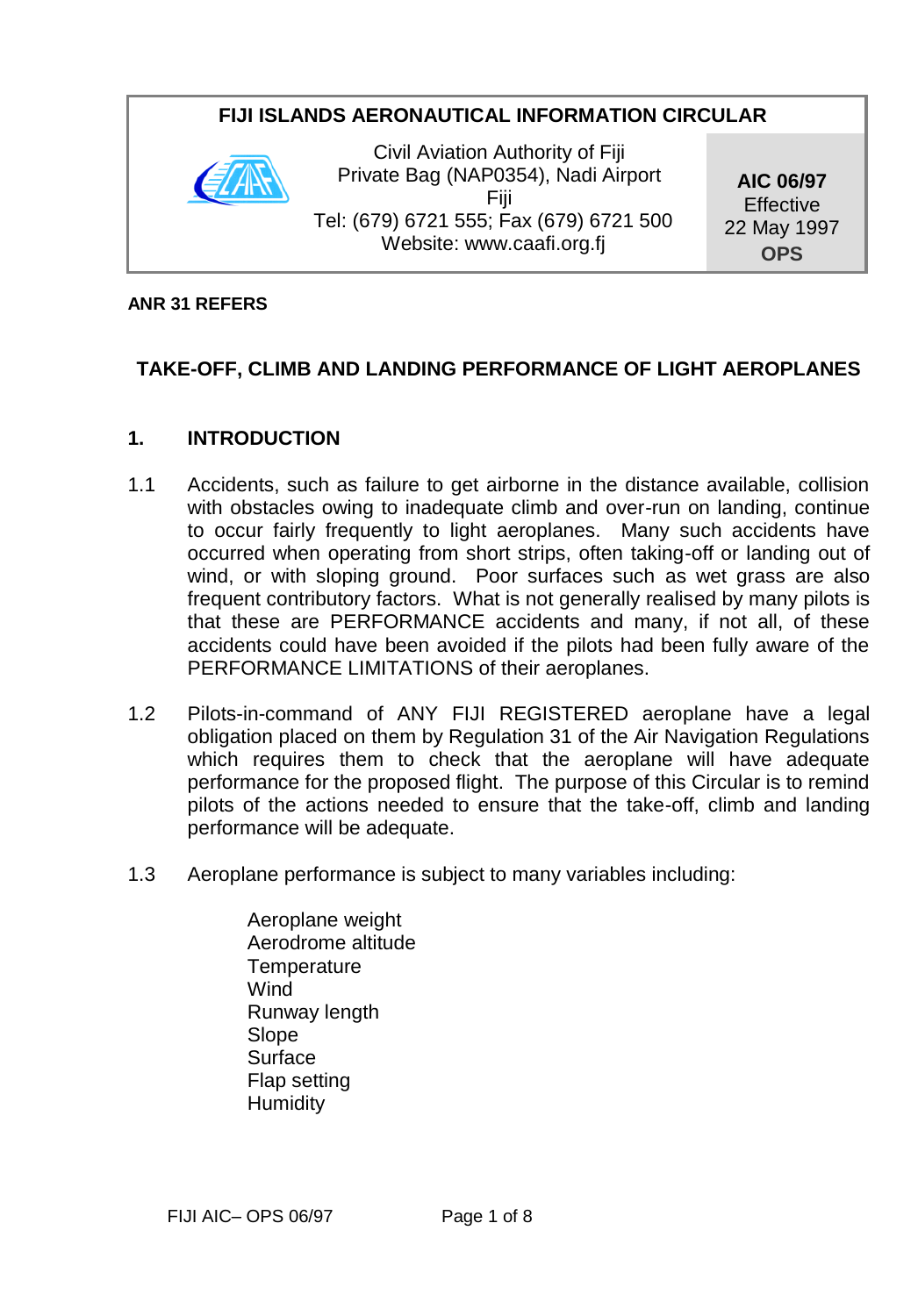1.3.1 The performance data will usually allow adjustment to be made for these variables. On certification, allowances are made to cater for slight variations in individual pilot's handling of a specific technique.

### **2. WHERE TO FIND INFORMATION**

- 2.1 Performance figures may be given in a variety of publications and it is important for pilots to know where to find the data needed to predict the performance in the expected flight conditions. The appropriate document is specified in the Certificate of Airworthiness and may be any one of the following:
	- a) CAAFI approved Flight Manual
	- b) Owners Manual or Pilot's Operating Handbook. These documents, which sometimes contain CAAFI supplements giving additional performance data which may either supplement or override data in the main document, are the ones applicable to many light aeroplanes.
	- c) Performance Schedule (as applicable to a few of the older aeroplanes)
	- d) For some imported aeroplanes, the English language flight manual approved by the Airworthiness Authority in the country of origin, but with a Supplement containing the performance data approved by the CAAFI.

## **3. USE OF PERFORMANCE DATA**

- 3.1 The majority of modern, light aeroplanes are certified in Performance Group E for the purposes of public transport. The performance information in manuals and handbooks for Group E aeroplanes is UNFACTORED; this means the data represents the performance achieved by the manufacturer using a new aeroplane in ideal conditions. This level of performance will not be achieved if the flying techniques used by the manufacturer are not followed closely or if the meteorological conditions are not as favourable as those encountered during the testing. It is therefore PRUDENT TO ADD SAFETY FACTORS to the data in order to take account of less favourable conditions.
- 3.2 To ensure a high level of safety on public transport flights, there is a legal requirement to add specified safety factors to the data. It is RECOMMENDED that those same factors be used for private flights. When a pilot planning a private flight chooses to accept aerodrome distances or climb performance less than that required for a public transport flight he should recognise that the level of safety is lowered accordingly.
- 3.3 Performance data in manuals for aeroplanes certified in performance Groups B, C, D or F for the purposes of public transport normally include the public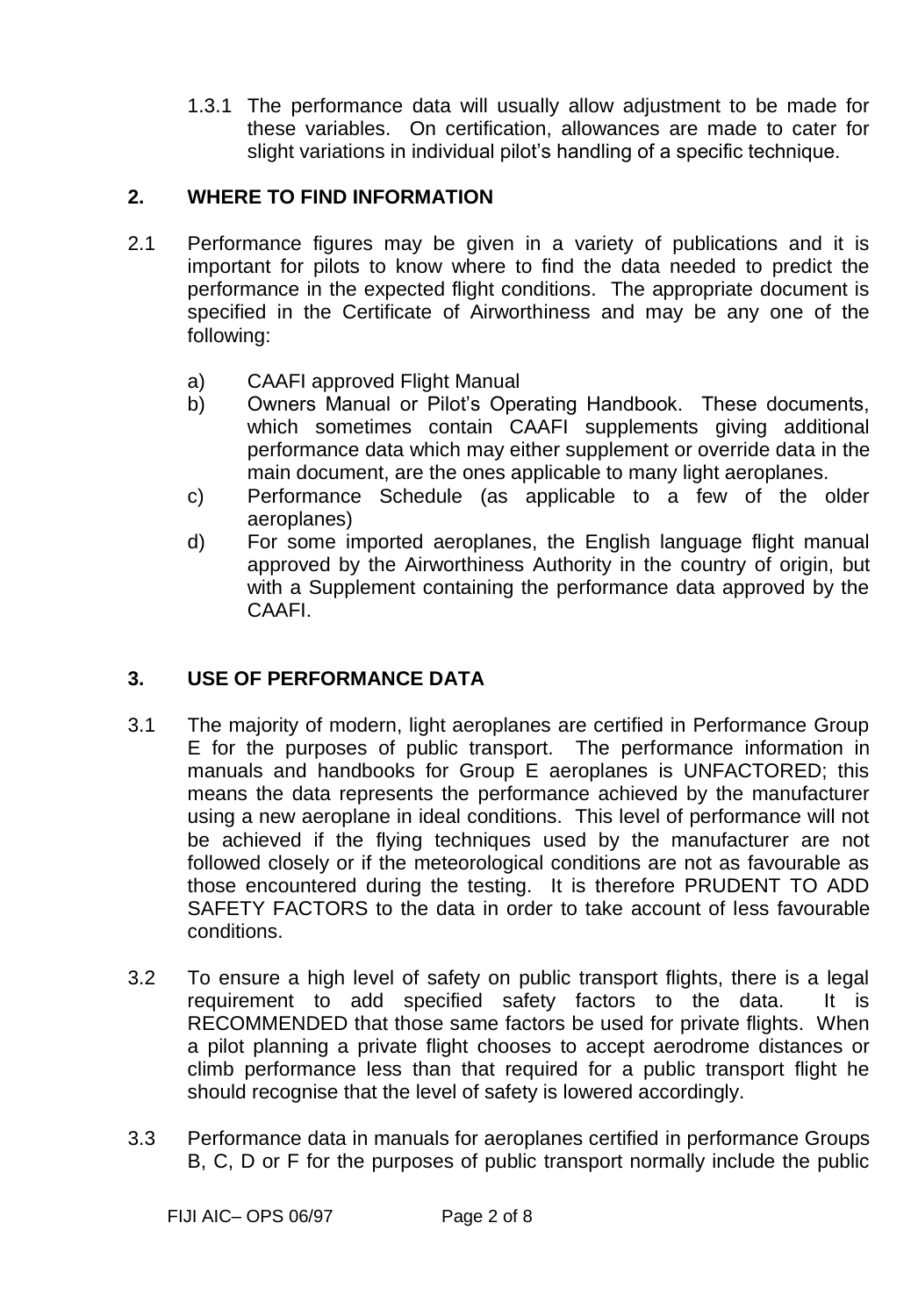transport factors. These manuals usually make it clear if factors are included, but if in any doubt the user should consult the CAAFI.

3.4 It should be remembered that any "limitations" given in the Certificate of Airworthiness, the Flight Manual, the Performance Schedule, or the Owner's Manual/Pilots Operating Handbook, are MANDATORY ON ALL FLIGHTS.

#### **4. PERFORMANCE PLANNING**

4.1 A list of variables affecting performance together with guideline factors is shown in tabular form at the end of this Circular. These represent the increase in take-off distance to a height of 50ft or the increase in landing distance from 50ft. It is intended that the tabular form will be suitable for attaching to a pilot's clipboard for easy reference. WHEN SPECIFIC CORRECTIONS ARE GIVEN IN THE AEROPLANE MANUAL, HANDBOOK OR SUPPLEMENT, THESE MUST BE CONSIDERED THE MINIMUM ACCEPTABLE.

#### **5. TAKE-OFF**

- 5.1 Aeroplane Weight: it is important that the actual weight stated on the weight and balance sheet for the individual aeroplane is used as the basis for calculations. The weight of individual aeroplanes of a given type can vary considerably dependent on the level of equipment. Using the example weight shown in the weight and balance section of the handbook is not satisfactory.
	- 5.1.1. Guideline factor: take-off distance will be increased by 20% for each 10% increase in aeroplane weight (a factor of x 1.2).
- 5.2 Aerodrome Altitude: aeroplane performance deteriorates with an increase in altitude and the pressure altitude at the aerodrome of departure should be used for calculations. This equates to the height shown on the altimeter on the ground at the aerodrome with the sub-scale set at 1013 hectopascals (hPa).
	- 5.2.1 Guideline factor: take-off distance will be increased by 10% for each 1000ft increase in aerodrome altitude (a factor of x 1.1).
- 5.3 Temperature: aeroplane performance deteriorates with an increase in ambient temperature.
	- 5.3.1 Guideline factor: take-off distance will be increased by 10% for a 10 degree C increase in ambient temperature (a factor of x 1.1)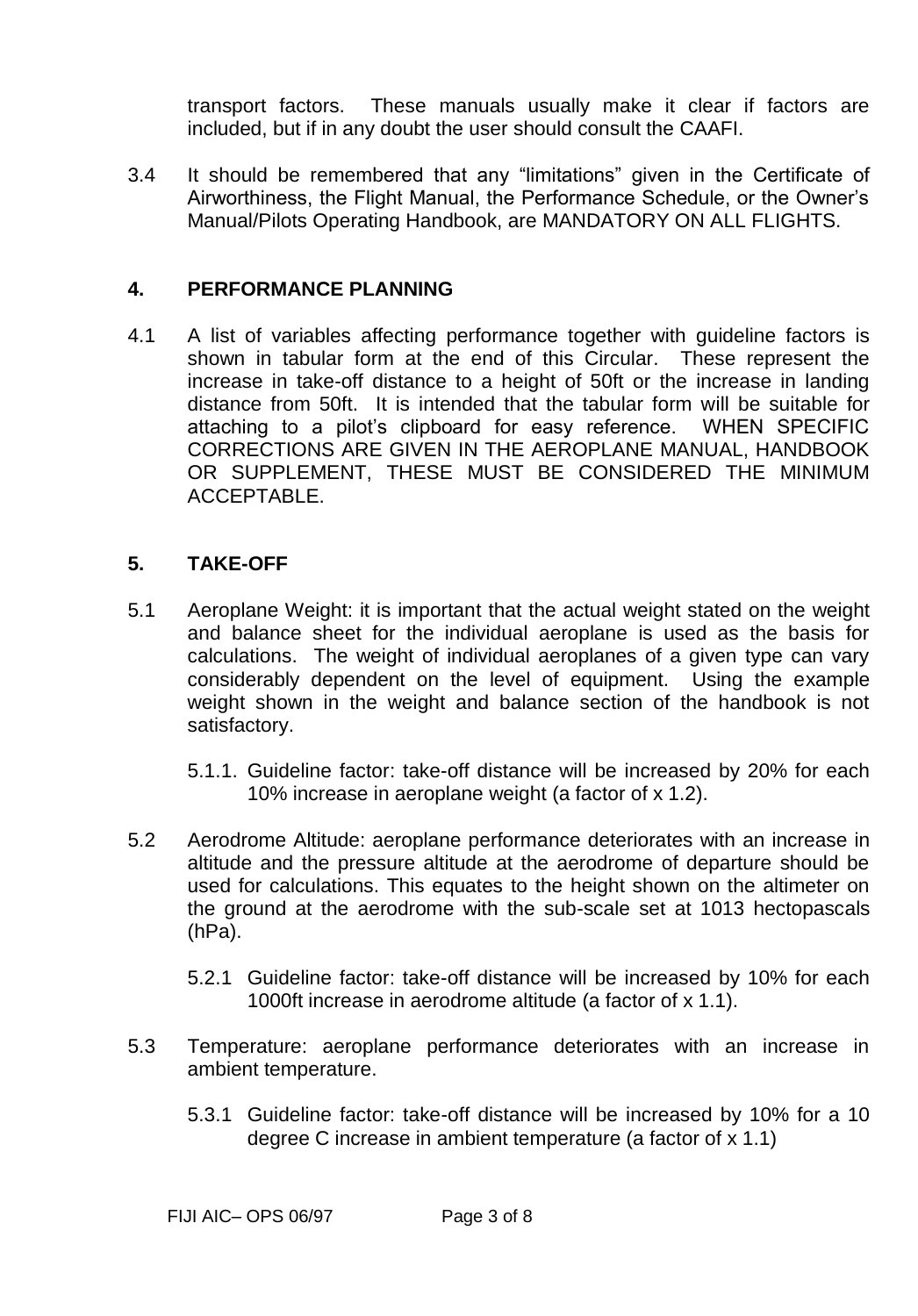- 5.4 Wind: a tailwind increases the take-off distance.
	- 5.4.1 Guideline factor: the take-off distance will be increased by 20% for a tailwind component of 10% of the lift-off speed (a factor of x 1.2).

Note: Where the data allows adjustment for wind, it is required that not more than 50% of the headwind component and not less than 150% of the tailwind component of the reported wind be assumed. In some manuals this factoring is already included and it is necessary to check the relevant section.

- 5.5 Slope: an uphill slope increases the ground run.
	- 5.5.1 Guideline factor: the take-off distance will be increased by 10% for each 2% of uphill slope (a factor of x 1.1) (See also paragraph 8.3).
- 5.6 Surface: grass, soft ground or gravel/crushed coral increase rolling resistance and therefore the ground run.
	- 5.6.1 Guideline factors: (a) for dry grass (less than 8 inches) the take-off distance will be increased by 20% (a factor of x 1.2).

### **6. CLIMB**

- 6.1 So that the aeroplane climb performance does not fall below the prescribed minimum, some manuals give take-off and landing weights that should not be exceeded at specific combinations of altitude ad temperature (WAT limits). Unless included in the limitations section, these weight restrictions are mandatory only for public transport flights. THEY ARE HOWEVER, RECOMMENDED FOR PRIVATE FLIGHTS and are calculated using the altitude and temperature at the relevant aerodrome. Where WAT limits are not given the following procedures are recommended:
	- a) At the expected take-off and landing weights the aeroplane should be capable of a rate of climb of 700ft/min if it has a retractable undercarriage; or 500ft/min if it has a fixed undercarriage. The rates of climb should be assessed at the relevant aerodrome altitude and temperature in the en-route configuration at the en-route climb speed and using maximum continuous power.
	- b) For an aeroplane with more than one engine, if conditions are such that during climb to, or descent from, the cruising altitude, obstacles cannot be avoided visually, the aeroplane should be able to climb at 150ft/min with one engine inoperative, at the aerodrome altitude and temperature.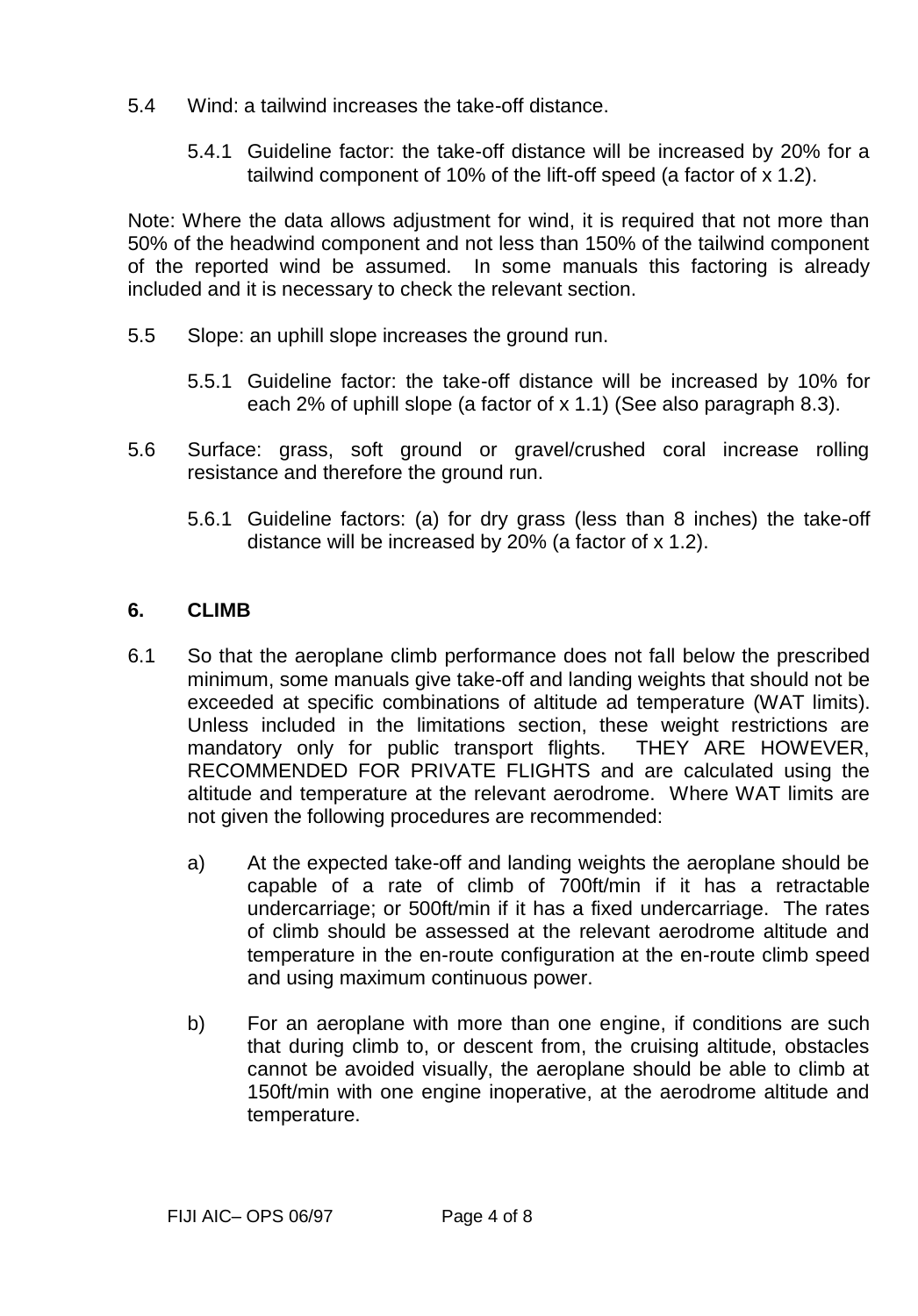### **7. LANDING**

- 7.1 Aeroplane Weight: See paragraph 5.1
	- 7.1.1 Guideline factor: landing distance will be increased by 10% for each 10% increase in aeroplane weight (a factor of x 1.1).
- 7.2 Aerodrome Altitude: aeroplane performance deteriorates with an increase in pressure altitude.
	- 7.2.1 Guideline factor: landing distance will be increased by 5% for each 1000ft increase in aerodrome pressure altitude (a factor of x 1.05).
- 7.3 Temperature: aeroplane performance deteriorates with an increase in ambient temperature.
	- 7.3.1 Guideline factor: landing distance will be increased by 5% for a 10 degree C increase in ambient temperature (a factor of x 1.05).
- 7.4 Wind: a tailwind increases the landing distance.
	- 7.4.1 Guideline factor: landing distance will be increased by 20% for a tailwind component of 10% of the landing speed (a factor of x 1.2).

Note: Where the data allows adjustment for wind, it is recommended that not more than 50% of the headwind component and not less than 150% of the tailwind component of the reported wind be assumed. In some manuals this factoring is already included and it is necessary to check the relevant section.

- 7.5 Slope: A downhill slope increases the landing distance.
	- 7.5.1 Guideline factor: landing distance will be increased by 10% for each 2% of downhill slope (a factor of x 1.1)
- 7.6 Surface: grass increases the ground roll; despite increased rolling resistance because brake effectiveness is reduced.
	- 7.6.1 Guideline factors: for dry grass (less than 8 inches) the landing distance will be increased by 20% (a factor of x 1.2).
- Note: When the grass is very short, the surface may be slippery and distances may increase by up to 60% (a factor of x 1.6).
- Note: For surface and slope factors, remember the increases shown are to the landing distance from a height of 50ft. The correction to the ground roll will be greater.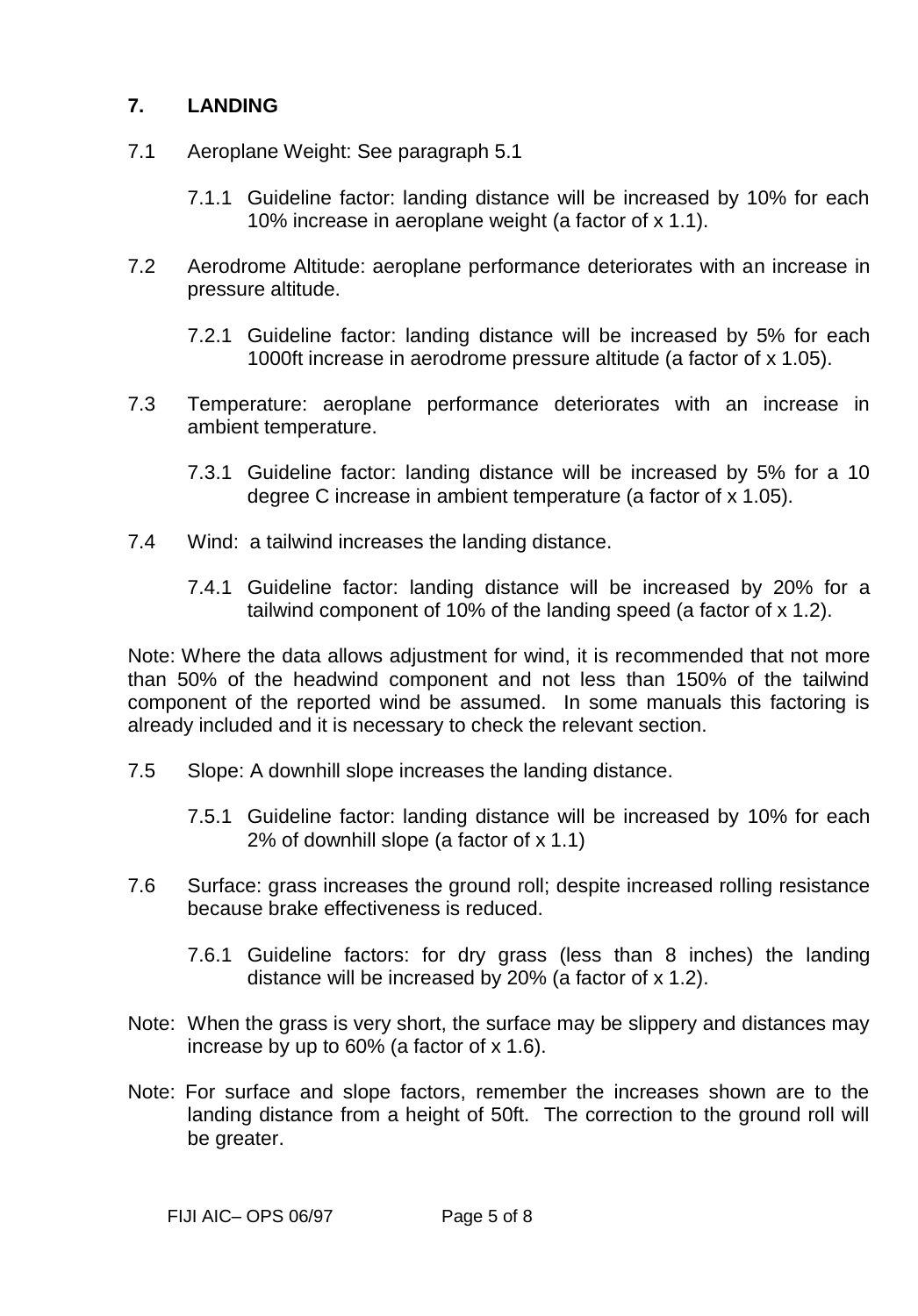- 7.7 Safety factors: it is required that the public transport factor should be applied for all flights. For landing, this factor is x 1.67 for Group B aeroplanes and x 1.43 for Groups C, D, E and F aeroplanes.
- 7.8 The above factors are cumulative and when several factors are relevant they must be multiplied. As in the take-off case, the total distance required may seem surprisingly high.

For example: In still air on a level, dry runway with an ambient temperature of 10 degree C, an aeroplane requires a landing distance from a height of 50ft (LDR) of 350m. This should be multiplied by the safety factor of 1.43 giving a LDR of 501m. The same aeroplane landing in still air at a wet grass strip (factor x 1.3) 500ft above sea-level (factor x 1.025) at 20 degree C (factor x 1.05) including the safety factor (factor x 1.43) will require a landing distance of:

 $350 \times 1.3 \times 1.025 \times 1.05 \times 1.43 = 700$  m

7.9 The pilot should always ensure that after applying all the relevant factors including the safety factor the landing distance required from a height of 50ft (LDR) does not exceed landing distance available.

#### **8. ADDITIONAL INFORMATION**

- 8.1 Engine failure: the possibility of an engine failing during any phase of the flight should also be considered. Consideration should include the one engine inoperative performance of multi-enginned types and the glide performance of single-enginned types. In the latter case, the ability to make a safe forced landing should be borne in mind throughout the flight.
- 8.2 Obstacles: it is essential to be aware of any obstacles likely to impede either the take-off or landing flight path and to ensure there is adequate performance available to clear them by a safe margin.
- 8.3 Aerodrome distances: for many aerodromes, information on available distances is published in some form of aerodrome guide such as commercially available flight guides. At aerodromes where no published information exists, distances should be paced out. The pace length should be established accurately or assumed to be no more than 2.5ft. Slope can be calculated if surface elevation information is available, if not they should be estimated. Prior to take-off it might be helpful to taxi the aeroplane from one end of the strip to the other and take an altimeter reading at each end. Most altimeters will show differences down to 20ft and to find the slope simply divide altitude difference by strip length and give the result as a percentage. For example, an altitude difference of 50ft on a 2500ft strip indicates a 2% slope. Be sure not to mix metres and feet in your calculations.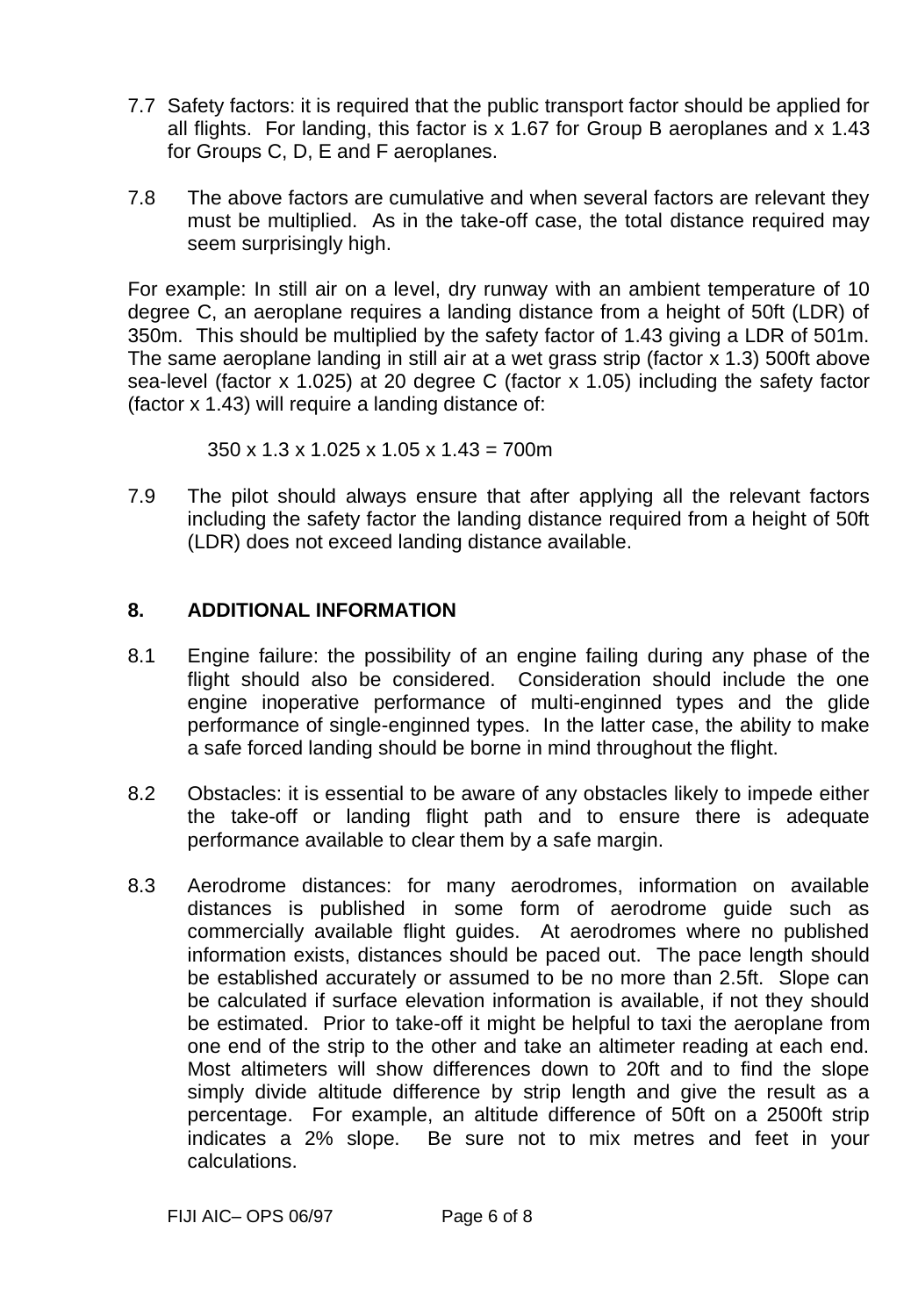- 8.4 Operations from strips covered in extensive standing water should not be attempted.
- 8.5 Where doubt exists on the source of data to be used or its application in given circumstances, advice should be sought from the Flight Safety Oversight Unit of the Civil Aviation Authority of the Fiji Islands

## **TAKE-OFF**

| <b>CONDITION</b>                                     | <b>INCREASE IN TAKE-OFF</b><br><b>DISTANCE TO HEIGHT 50FT</b> | <b>FACTOR</b> |
|------------------------------------------------------|---------------------------------------------------------------|---------------|
| A 10% increase in aeroplane weight                   | 20%                                                           | 1.2           |
| An increase of 1000ft in airfield<br>altitude        | 10%                                                           | 1.1           |
| An increase of 10 degree C in<br>ambient temperature | 10%                                                           | 1.1           |
| Dry grass* - up to 20cm (8in) (on<br>firm soil)      | 20%                                                           | 1.2           |
| Wet grass* - up to 20cm (8in) (on<br>firm soil)      | 30%                                                           | 1.3           |
| A 2% uphill slope                                    | 10%                                                           | 1.1           |
| A tailwind component of 10% of lift-<br>off speed    | 20%                                                           | 1.2           |
| Soft ground                                          | 25% or more                                                   | $1.25+$       |

**Effect on Ground Run/Roll will be greater** 

# **LANDING**

| <b>CONDITION</b>                                              | <b>INCREASE IN LANDING</b><br><b>DISTANCE FROM 50FT</b> | <b>FACTOR</b> |
|---------------------------------------------------------------|---------------------------------------------------------|---------------|
| A 10% increase in aeroplane weight                            | 10%                                                     | 1.1           |
| An increase of 1000ft in airfield<br>altitude                 | 5%                                                      | 1.05          |
| An increase of 10 degree C in<br>ambient temperature          | 5%                                                      | 1.05          |
| Dry grass* - up to 20cm (8in) (on<br>firm soil)               | $20% +$                                                 | 1.2           |
| Wet grass* - up to 20cm (8in) (on<br>firm soil)               | $30\% +$                                                | 1.3           |
| A 2% uphill slope*                                            | 10%                                                     | 1.1           |
| A tailwind component of 10% of lift-<br>off speed             | 20%                                                     | 1.2           |
| Soft ground<br>$\sim$ $\sim$ $\sim$ $\sim$ $\sim$<br>$\cdots$ | 25% or more                                             | $1.25+$       |

Effect on ground Run/Roll will be greater